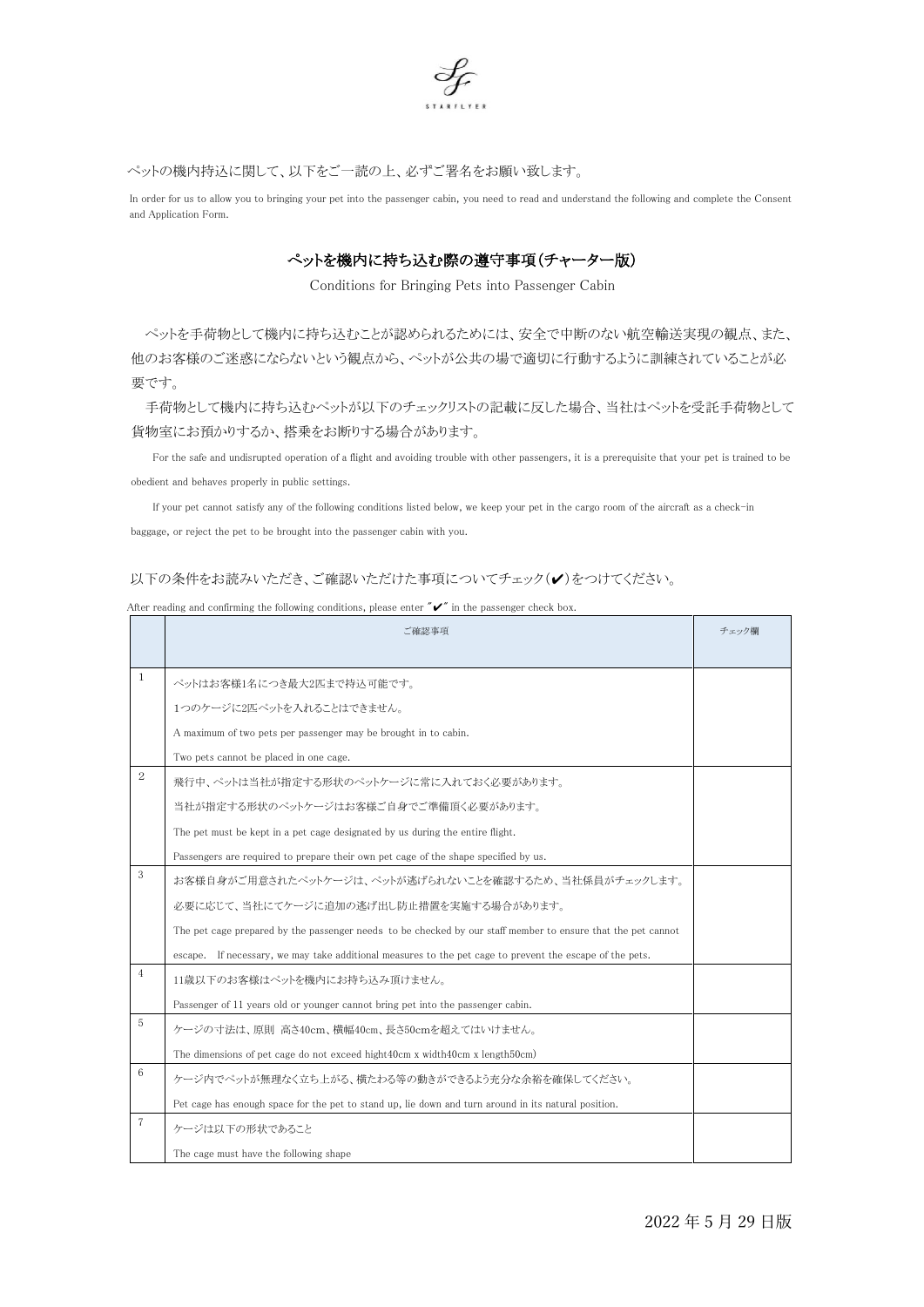

|    | シートベルトで座席に固定する為の取手がついていること<br>⋗                                                                                    |  |
|----|--------------------------------------------------------------------------------------------------------------------|--|
|    | The cage must have a handle to secure it to the seat by using seat belt.                                           |  |
|    | シールロック(脱走防止措置)を装着することができること<br>⋗                                                                                   |  |
|    | The cage must be able to be fitted with a seal lock (escape prevention measure)                                    |  |
|    | 窓・入口部分がメッシュ素材であること(窓・入口部分が格子状のケージは不可)<br>⋗                                                                         |  |
|    | The window/entrance area of the cage must be made of mesh material (cages with latticework                         |  |
|    | window/entrance areas are not acceptable)                                                                          |  |
| 8  | 保安検査場通過時の脱走防止措置の為、金属製の部品の付いていないリードと首輪(またはハーネス)をお客様ご                                                                |  |
|    | 自身でご準備頂く必要があります。                                                                                                   |  |
|    | To prevent escapes when passing through security checkpoints, customers must provide their own leashes and         |  |
|    | collars (or harnesses) with no metal parts attached.                                                               |  |
|    |                                                                                                                    |  |
| 9  | ペットを入れたペットケージは、座席上に置き、お客様自身の手で、航空機のシートベルトで確実に固定する必要                                                                |  |
|    | があります(従って、ペットゲージ用に、お客様の隣の席を別途ご購入いただく必要があります。)。                                                                     |  |
|    | The pet cage must be on the passenger seat and securely fastened by seat belt by the passenger himself/herself.    |  |
|    | Accordingly you will need to reserve one additional passenger seat next to you seat.                               |  |
|    |                                                                                                                    |  |
| 10 | 特にペットが短頭犬種に属している場合等その特性上、航空輸送に際して、特定の健康上のリスクがあることにつ                                                                |  |
|    | いて認識したうえで、輸送に同意する必要があります。                                                                                          |  |
|    | If your pet (dog) belongs to short-nosed breeds, you need to understand that flight may cause particular adverse   |  |
|    | effect to your pet's health in particular, and you need to accept the casualty.                                    |  |
|    |                                                                                                                    |  |
| 11 | 客室内ではペットにおむつを着用させてください。搭乗手続時におむつの着用を確認致します。また、おむつ以外                                                                |  |
|    | の衣類の着用は、特段の事情のない限り、禁止致します。                                                                                         |  |
|    | The pet must wear diapers in the cabin. We will check to see that your pet is wearing a diaper during check-in.    |  |
|    | In principle, any the pet should not ware any cloth other than diapers unless there is special necessity to do so. |  |
|    |                                                                                                                    |  |
| 12 |                                                                                                                    |  |
|    | 空港内、客室内ではペットに餌を与えることは禁止致します。                                                                                       |  |
|    | ケージの外から給水機等で水を与えることは可とします。                                                                                         |  |
|    | Feeding pets is not allowed in the airport or in the cabin.                                                        |  |
| 13 | Feeding water to pets from outside their cages is permitted.                                                       |  |
|    | ペットをお連れの場合、客室内での座席の移動は一切できません。                                                                                     |  |
|    | You do not allow to move seats in the passenger cabin when you bring your pet.                                     |  |
|    |                                                                                                                    |  |
| 14 | 当社が必要と判断した場合搭乗をお断りする場合があります。                                                                                       |  |
|    | If we deem it necessary, we may refuse the pet brought into the passenger cabin.                                   |  |
|    |                                                                                                                    |  |
| 15 | 緊急時の酸素サービスはペットにはご利用頂けません。また、脱出の際にはペットは機内に置いて行かなくてはなり                                                               |  |
|    | ません。                                                                                                               |  |
|    | In case of emergency, oxygen service will not be available for pets. In addition, pets must be left on board when  |  |
|    | evacuating.                                                                                                        |  |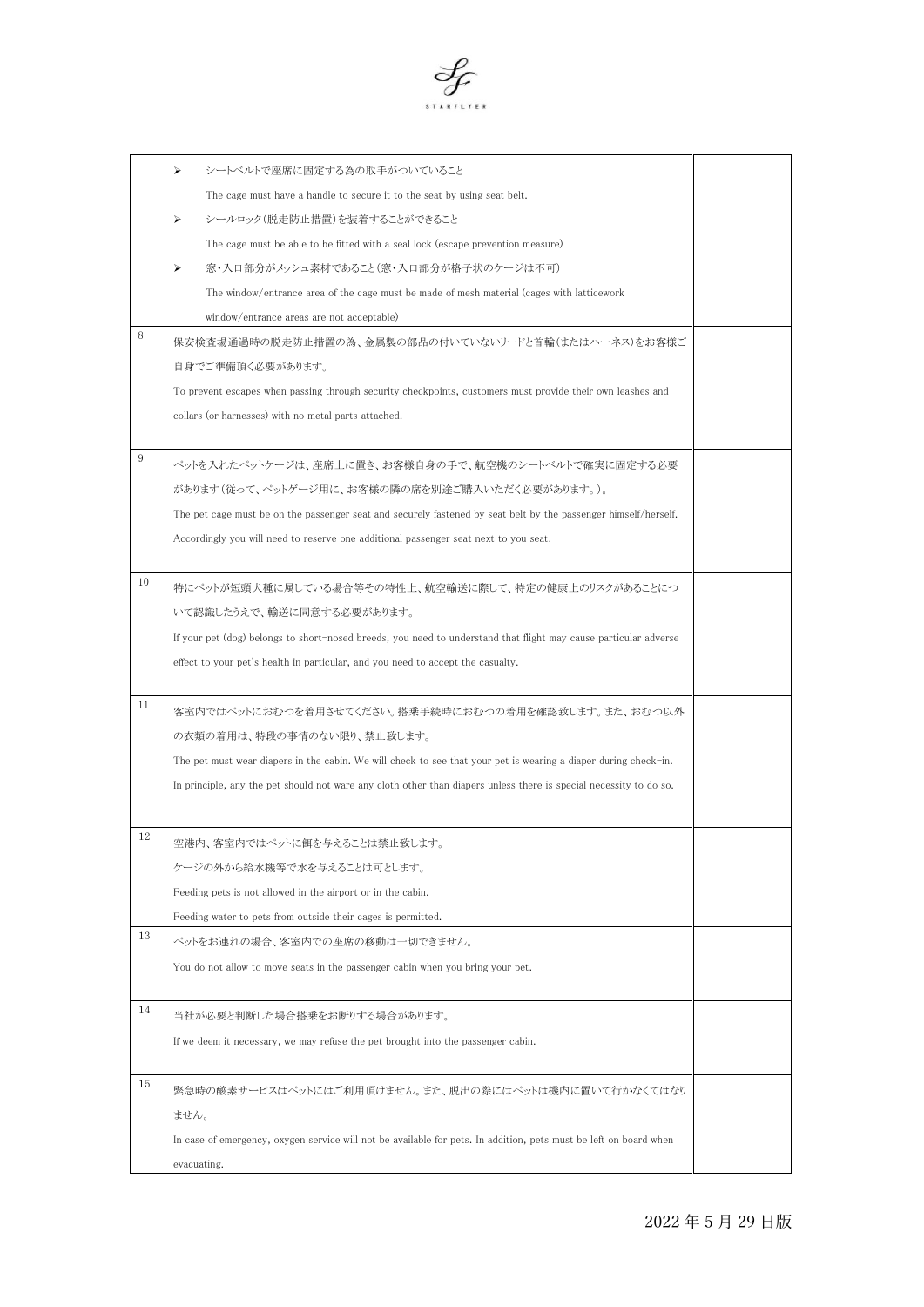

| 16 |        | 以下に該当することをご確認ください(確認できる事項について□内に「✔」を記入してください。)。                                                                             |
|----|--------|-----------------------------------------------------------------------------------------------------------------------------|
|    |        | Unless the following items can be confirmed, we will refuse transportation in the cabin.                                    |
|    | □      | 混合ワクチン(5種以上)および犬の場合は狂犬病予防ワクチンを摂取したことが接種証明等で確認できる。                                                                           |
|    |        | The pet has been vaccinated with a combination vaccine (5types) and for dog, rabies vaccine, which can be proven by         |
|    |        | official certificate.                                                                                                       |
|    | $\Box$ | 伝染病、寄生虫等に感染していない。                                                                                                           |
|    |        | The pet is not infected with an infectious disease or internal ectoparasites.                                               |
|    |        | ノミ・ダニ等の寄生虫が多数寄生しておらず、予防・駆除等の処置も行っている。                                                                                       |
|    |        | The pet is without many parasites such as fleas and mites and has received the measures for prevention and/or               |
|    |        | disinfected.                                                                                                                |
|    | $\Box$ | 病気治療中、体調不良、発情期、妊娠中ではない。                                                                                                     |
|    |        | The pet is not under the illness treatment, poor physical condition, estrous cycle, or pregnant.                            |
|    | □      | 極度の怖がり、噛み癖、吠え癖等はなく、また、極度に汚れていたり悪臭を放つことはない。                                                                                  |
|    |        | The pet is not extreme coward, without biting habit, barking habit, etc. Also, the pet is not extremely dirty or has a foul |
|    |        | odor.                                                                                                                       |